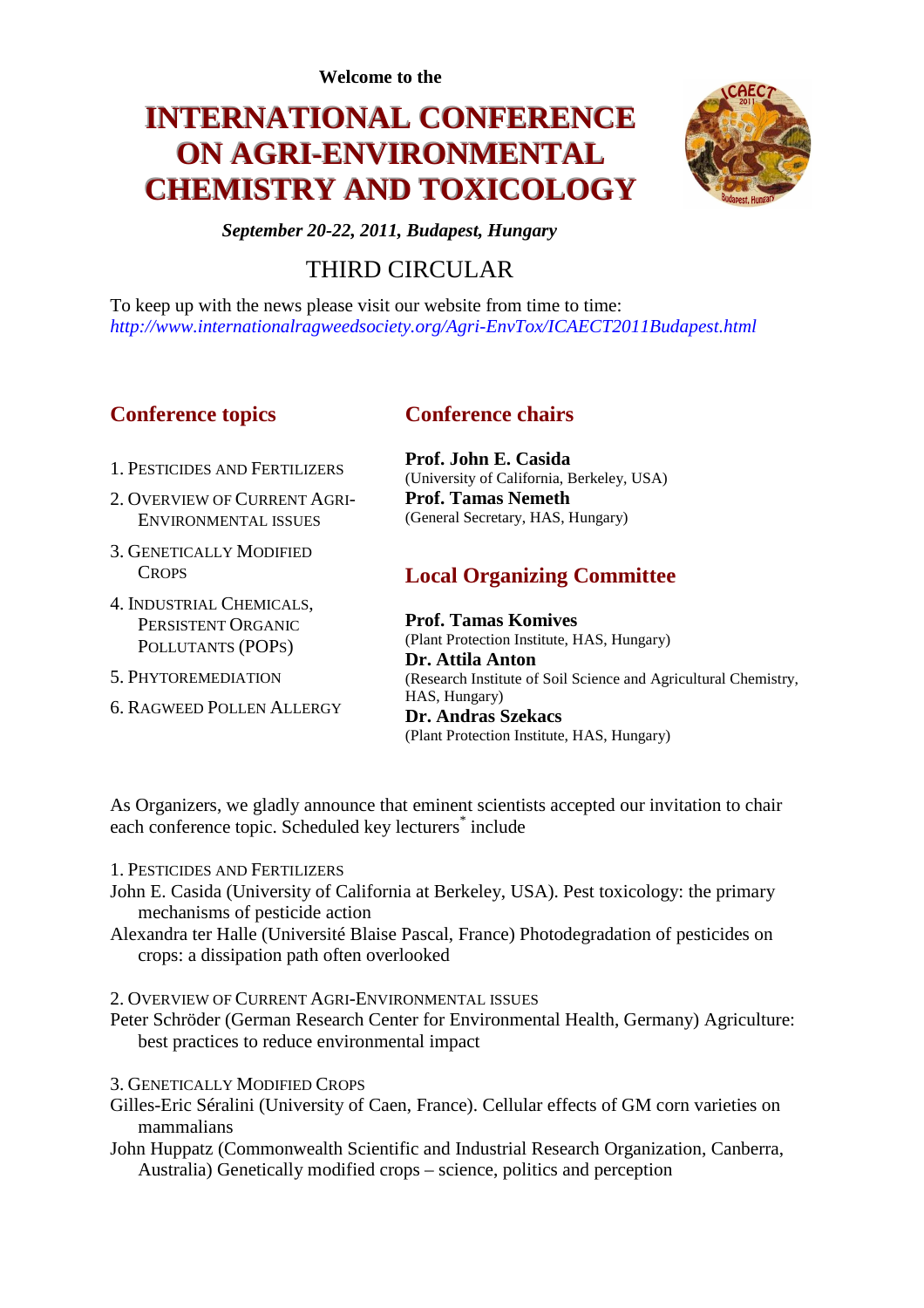#### 4. INDUSTRIAL CHEMICALS, PERSISTENT ORGANIC POLLUTANTS (POPS)

Loretta Li (University of Vancouver, Canada). Effects of amendments on the phytoavailability of metals in contaminated soils

5. PHYTOREMEDIATION

- Qing Li (University of Hawaii at Manoa, USA). Biomass production of five biofuel crops and phytotoxicity to seed germination and early growth of nine plants grown in polycyclic aromatic hydrocarbons heavily contaminated soil
- Tomás Macek (University of Prague, Czech Republic). Phytoremediation of soils polluted with chlorinated hydrocarbons
- Jean-Paul Switzguebel (Ecole Polytechnique Fédérale de Lausanne, Switzerland). Accumulation of pollutants and plant wellness: bottleneck or key to successful phytoremediation.

#### 6. RAGWEED POLLEN ALLERGY

Michel Thibaudon (Institute of Aerobiology, France). Aerobiological aspects of the spread of common ragweed in Europe

\*Note: The final program of the conference is subject to changes according to the number of registered participants in the topics. Conference Topics will be held as separate sections if participation is sufficient. The number of participants is limited to 90.

### **Conference site**

The main building of the Hungarian Academy of Sciences (HAS) H-1051 Budapest, Szechenyi Square (formerly Roosevelt Square) 9, Hungary

## **Important Deadlines**

Abstract submission: **June 30, 2011\*\*** Acceptance of participation: **July 15, 2011**

\*\*Note: Abstract submission form is to be downloadable from *http://www.nki.hu/en/images/stories/conferences/RegistrationForm.doc* and *http://www.nki.hu/en/images/stories/conferences/SampleAbstract.doc* Send Abstracts by E-mail to *abit@nki.hu*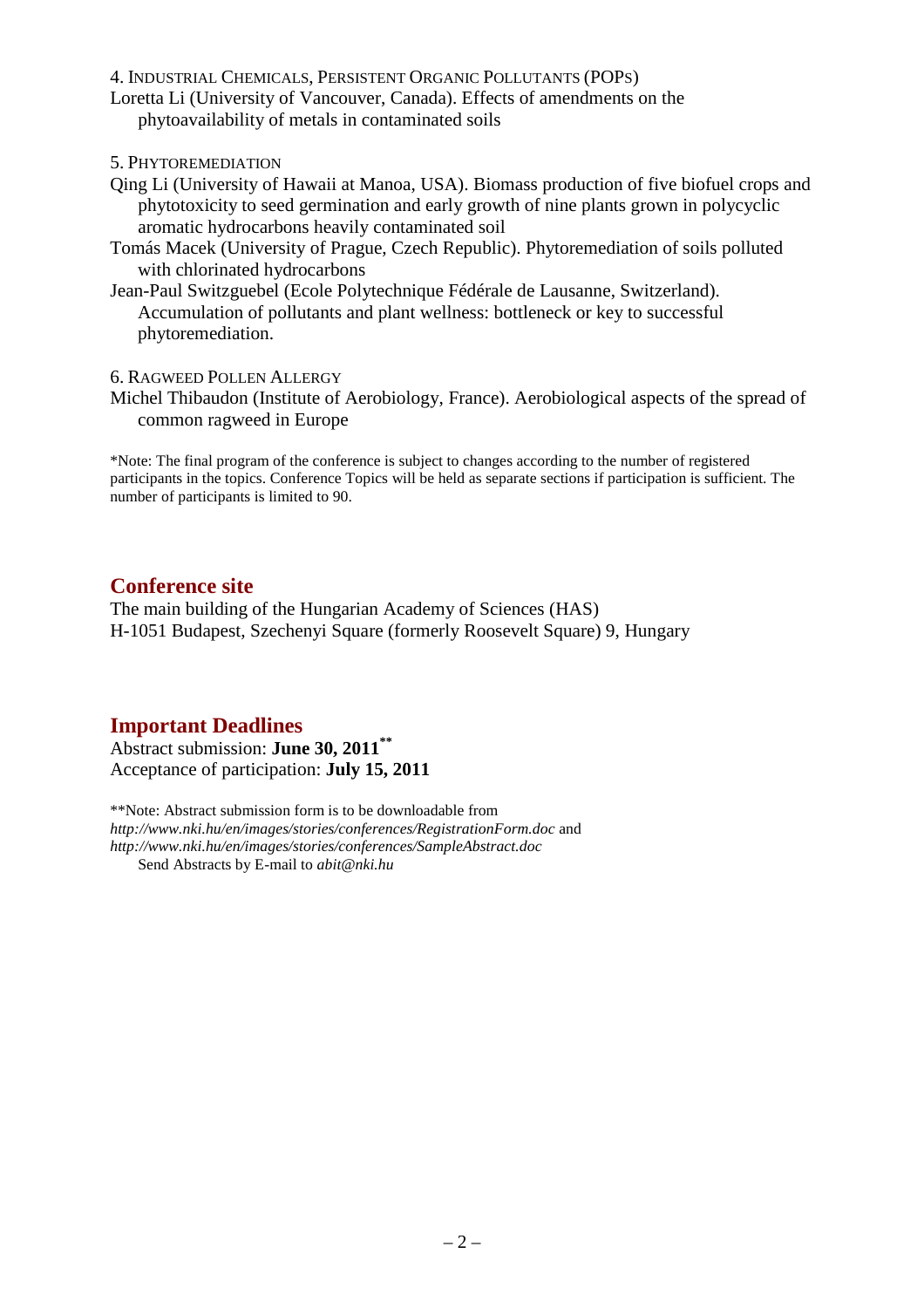## **Preliminary programme**

#### **Monday, September 19, 2011**

16:00–19:00 Arrival, registration 19:00–21:00 Get-together and welcome reception

#### **Tuesday, September 20, 2011**

- 9:00-12:20 Morning scientific session
- 12:20-14:00 Lunch break
- 14:00-17:50 Afternoon scientific session
- 19:30-22:00 Conference dinner

#### **Wednesday, September 21, 2011**

- 9:00-12:00 Morning scientific session
- 12:00-14:00 Lunch break
- 14:00-18:00 Afternoon scientific session
- 18:00-19:30 Poster viewing

#### **Thursday, September 22, 2006**

9:00-16:00 approx. Scientific excursion including lunch

### **Registration fees**

 $\epsilon$  350.- Early registration (before July 31, 2011)

 $\epsilon$  400.- Registration after July 31, 2011

 $\epsilon$  250.- Student Registration

 $\epsilon$  120.- Accompanying Person Registration

Registration fee includes: get-together party, three luncheons, book of abstracts, list of participants, the conference dinner and the excursion.

### **The workshop fees are payable**

*- by check made payable to*  Hungarian Plant Protection Society Address: Herman Otto ut 15, 1022 Budapest, Hungary

or

*- by bank transfer to*  Account holder: Hungarian Plant Protection Society, Herman Otto ut 15, 1022 Budapest, Hungary Name of the bank: FHB Commercial Bank LTD International Bank Account Number: HU65-18100002-00216228-21010012 Swift code: FHKBHUHB

Please, send us your registration fee until the end of July. **The fee should reach the workshop account in full**. Please, note that all bank charges and exchange fees must be paid by the sending party. When transferring the fee to the workshop bank account, please, make sure that **your name is clearly indicated** in the message field, particularly if your institution is the payer.

| <b>Cancellation:</b> | <b>Before August 15</b> | 80% refund |
|----------------------|-------------------------|------------|
|                      | After August 15         | No refund  |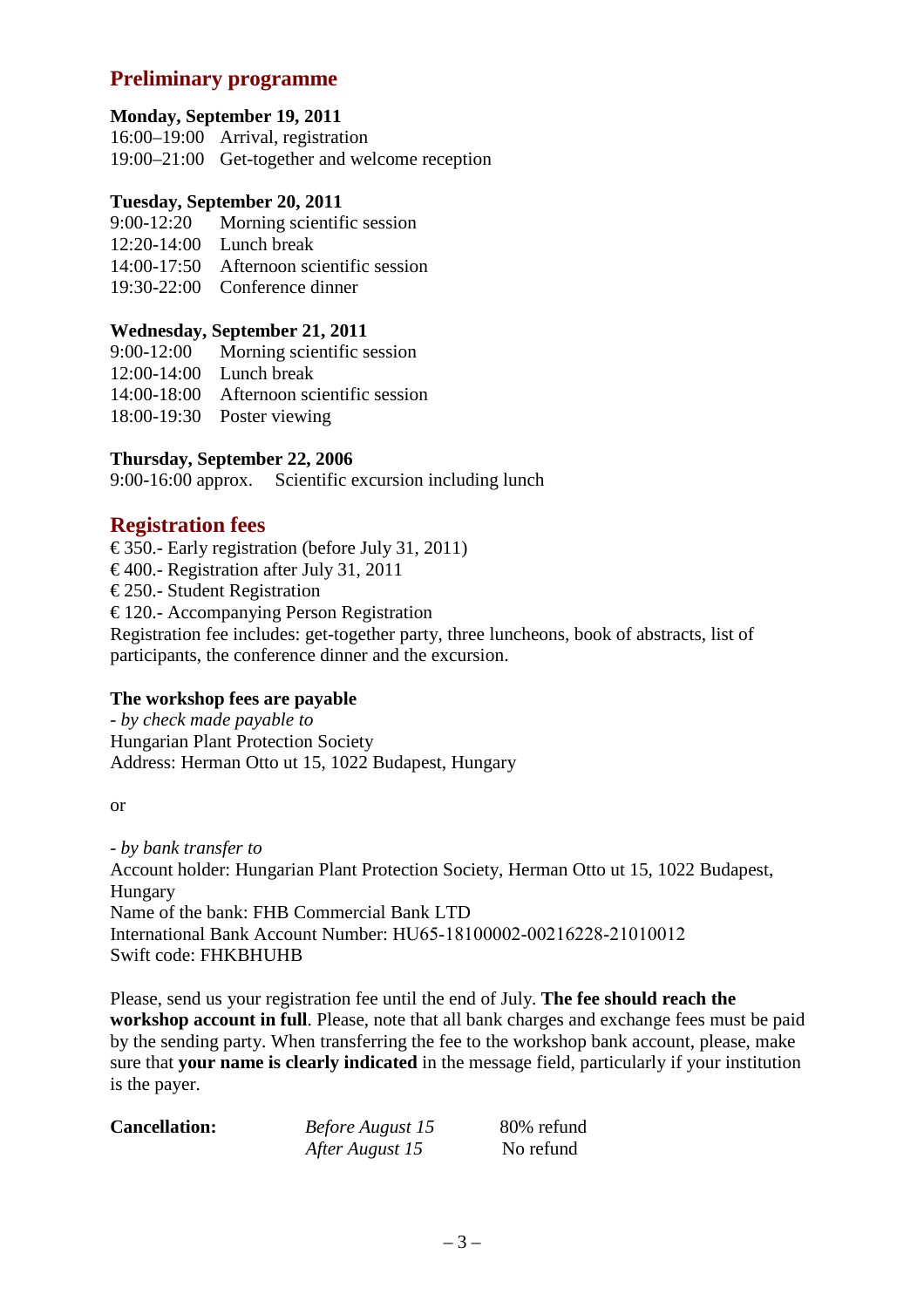## **About the conference site**



The main building is situated in the heart of Budapest directly beside the river Danube, at the bridgehead of the Chain Bridge (the oldest Danube bridge of Budapest), on the Pest side. It can be reached by metro line No. 2 (red line). Get off at the "Kossuth tér" station (the House of Parliament is situated here on Kossuth tér) and walk down the street along the Danube that will take you right to the corner of the imposing neo-renaissance building of the HAS. Alternatively, at the "Kossuth tér" station you can take the tram No. 2 also along the river to the symposium venue (1<sup>st</sup> stop: "Széchenyi tér" - formerly "Roosevelt tér"). Website of the Hungarian Academy of Sciences: *http://mta.hu/english/*

## **Transportation**

#### **From the airport to your hotel**

At the airport we suggest you to take a shuttle bus (Minibus Service, fixed price, approx.  $10 \in \mathbb{R}$ ) that will take you anywhere in Budapest. There is also a regular bus (line No. 200, timetable: *http://www.bkv.hu/busz/200evissza.html*) to the terminal of the metro line No. 3 (blue line). Taxi drivers often tend to request exorbitant prices. If you take a taxi, ask for the fare in advance. When you will leave Budapest you can also order a Minibus to your hotel to take you to the airport.

More information on the web: *http://www.bud.hu/english/transport*

#### **Arrival by train**

There are three major international railway stations in Budapest. All of them are in the city centre and within easy reach of the hotels either by public transportation or by taxi.

#### **Public transportation**

Budapest has a well-organized, extended public transport system. You can travel only with a pre-purchased travel pass or a ticket (you need to validate it when starting your trip). Tickets can be purchased at metro stations, newspaper kiosks, tobacco shops etc. Uniform single tickets can be used for buses, trams and metro. More information on the web: *http://www.bkv.hu/en/*

## **Accommodation**

**Participants are asked to reserve their hotel rooms individually**. Since there is a great demand for hotels in September, please book your accommodation as soon as possible.

#### **Recommended hotels**

*Hotel Mercure Budapest Buda*  1013 Budapest, Krisztina korut 41-43. Tel: +36 1 488-8100 *http://www.accorhotels.com/gb/hotel-1688-mercure-budapest-buda/index.shtml*  Please, refer to the Hungarian Academy of Sciences and to the symposium when reserving your room, since the Academy has a special agreement with this hotel. The invited speakers will also be lodged here.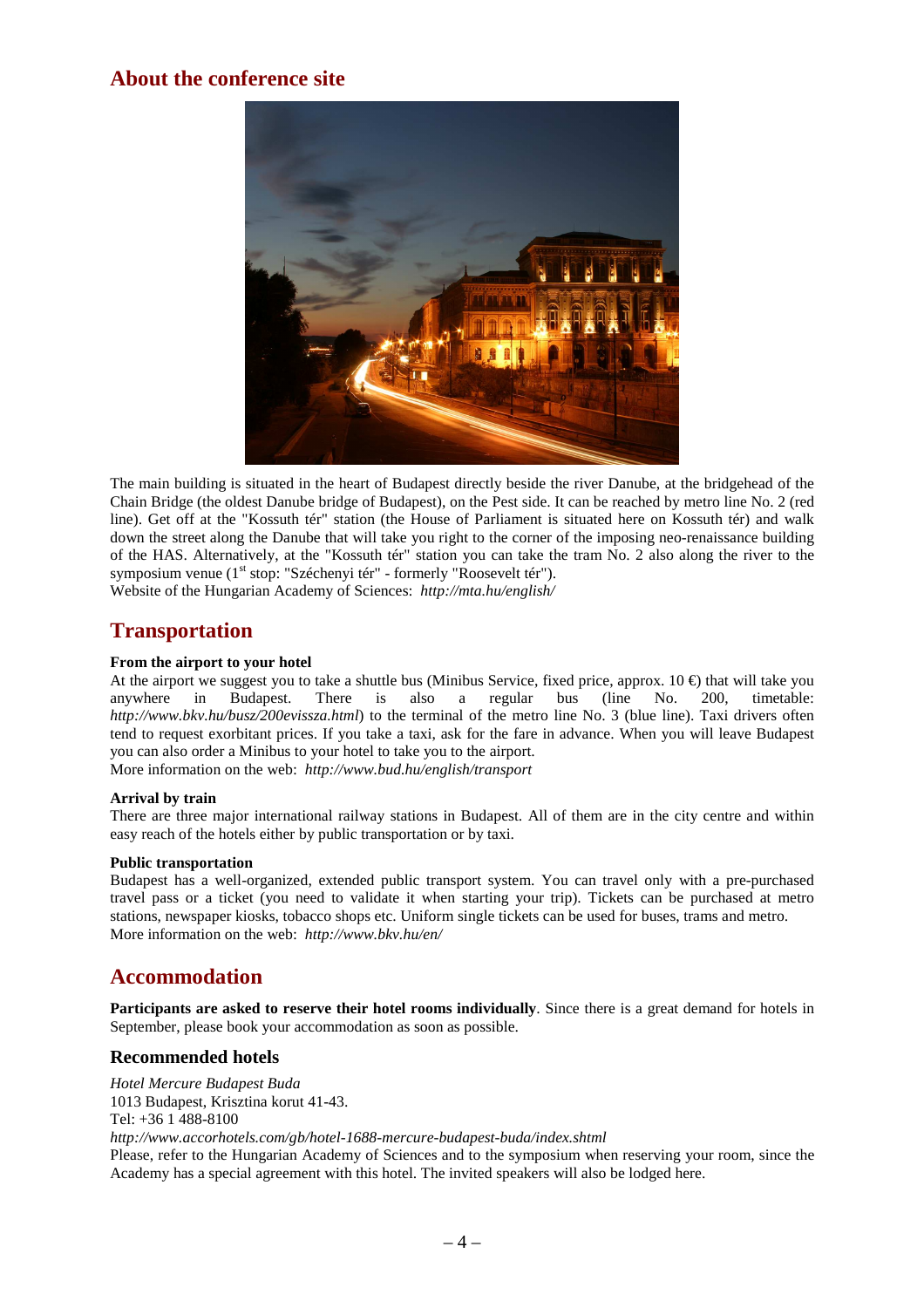*Hotel Victoria*  1011 Bem rakpart 11. Tel: +36-1-457-8080 *http://www.victoria.hu/* Located in the centre of Budapest on the Buda side near the Chain Bridge, on the bank of the Danube. *http://www.ohb.hu/victoria/index.en.html* 

*Ibis Budapest Centrum Hotel*  1092 Budapest, Raday utca 6. Tel.: +36 1 456-4100 *http://www.accorhotels.com/gb/hotel-2078-ibis-budapest-centrum/index.shtml*  Centrally located hotel in a street packed with music pubs, restaurants, cafes.

*Best Western Hotel Orion*  1013 Budapest, Dobrentei utca 13. Tel.: +36 1 356-8583, +36 1 356-8983 *http://best-western-hotel-orion.h-rez.com/index.htm?lbl=ggl-en*  Nice hotel in a quiet, elegant area on the Buda side, close to the Castle district.

*Hotel Medosz*  1061 Budapest, Jokai ter 9. Tel.: +36 1 353-1700, 374-3001 *http://www.medoszhotel.hu*  Located in a lively downtown square with a lot of bars, cafes, restaurants and nightlife.

*Panda Hotel*  1026 Pasareti ut 133. Tel.: +36 1 275-0133 *http://www.budapesthotelpanda.hu/*  Situated in the green residential area of Buda, close to the Plant Protection Institute. The conference venue can be reached in about 45 minutes.

**More hotel information**: *http://www.ohb.hu/index.en.html http://www.budapesthotelreservation.hu/index.EN.php http://www.budapesthotels.com/index.asp?langver=hu* 

## **Miscellaneous**

### **General information about Hungary**

*http://www.hungary.com/* (don't miss the short movie!)

#### **Budapest (what to see, history, museums, map)**

*http://www.iit.bme.hu/hungary/budapest/* 

**Visas:** entry visas are not required for citizens of the EU countries and the USA. For more information about entry visa to Hungary, please check the website of the Ministry of Foreign Affairs:

*http://www.kulugyminiszterium.hu/kum/en/bal/consular\_services/Entry\_of\_Foreigners\_to\_Hu ngary/* 

**Currency**: local currency in Hungary is Forint (HUF). For all services, in shops, restaurants, taxis etc. only local money is accepted. Credit cards are accepted in hotels, many shops and restaurants.

**Weather:** in September we usually enjoy sunny and warm end-of-summer weather with occasional rainy days.

**Electricity:** the voltage in Hungary is 220/240 V, 50 Hz. The electrical outlet sockets are the standard European two round pin system.